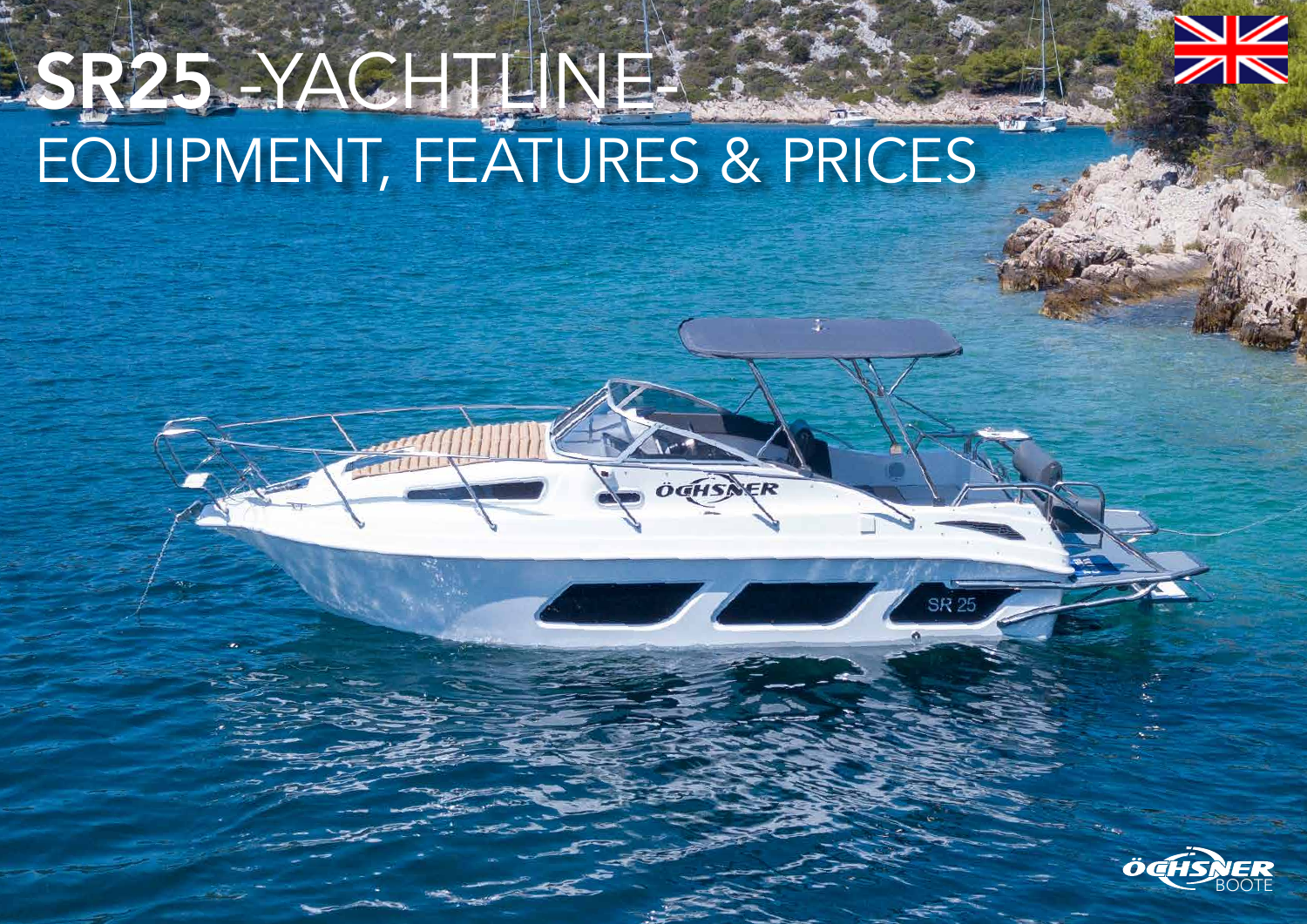## TECHNICAL SPECIFICATIONS

| Total length                          | $8,04 \, m$   |
|---------------------------------------|---------------|
| Total width                           | $2,48 \; m$   |
| Total weight (boat / engine / railer) | from 2.500 kg |
| Max. persons                          | 7             |
| Fresh water tank                      | ca. 60 Ltr.   |
| Waste tank                            | ca. 50 Ltr.   |
| Standing height in cabin              | 167 cm        |
| Total height on trailer               | $2,75 \; m$   |
| Draft in shallow water position       | $0,62 \; m$   |
| CE - certification                    | C             |
| Built-in tank made of stainless steel | 180 Ltr.      |
| Max. speed gasoline                   | 75 km/h       |
| Max. speed diesel                     | 65 km/h       |

# ENGINE / DRIVE / FUEL

| Inboard engine                             | x               |
|--------------------------------------------|-----------------|
| Boat incl. VOLVO Penta 240 gasoline engine | 85.390 €        |
| Boat incl. VOLVO Penta 280 gasoline engine | 87.160 €        |
| Boat incl. VOLVO Penta D3-220 diesel       | 105.225€        |
| Duoprop double propeller                   | x               |
| Engine weight gasoline / diesel            | 410 kg / 363 kg |
| Loading capacity gasoline / diesel         | 120 A / 180 A   |
| Capacity gasoline / diesel                 | 4.31/2.41       |
| Cylinder gasoline / diesel                 | 6/5             |
| Dual-circuit cooling                       | x               |
|                                            |                 |

## INTERIEUR

| Wood internals                   | Dark Blue         |
|----------------------------------|-------------------|
| Upholstery color                 | Mocca / Dark Grey |
| Sleeping places bow              |                   |
| Sleeping places underfloor cabin |                   |
| Roof hatches to open             |                   |
| Side windows to open             |                   |

| Additional windows in cabin               |                                                  | 2             |
|-------------------------------------------|--------------------------------------------------|---------------|
| Basin / sink                              |                                                  | 2             |
| Marine carpet in anthracite               |                                                  | x             |
| Mirror in how end                         |                                                  | x             |
| Toilet room / bathroom                    |                                                  | x             |
| Shower                                    |                                                  | simple shower |
| LED reading light                         |                                                  | 2             |
| Ceiling lighting / room lighting          |                                                  | $3$ I FD      |
| function                                  | Ceramic toilet with electric flush and softclose | 1.361 €       |
| Dirty water pump with chopper (Macerator) |                                                  | 350€          |
|                                           | Light and airing tower in cabin below deck       | 1 window      |

# EXTERIEUR & DESIGN

|            | Wood color                                                      | Dark Blue         |
|------------|-----------------------------------------------------------------|-------------------|
|            | Upholstery color                                                | Mocca / Dark Grey |
|            | Seats in round seat group (stern)                               | 5                 |
|            | Sleeping places in the cockpit area                             | $\overline{2}$    |
|            | Marine carpet in anthracite                                     | x                 |
|            | Sunbed places in the cockpit area                               | 3                 |
|            | Sunbed places on the sundeck                                    | 2                 |
|            | Upholstery for the sundeck (rollable)                           | 832€              |
|            | Bathing platform                                                | x                 |
|            | Stern shower                                                    | x                 |
|            | Water seat / gangway / bathing ladder combi-<br>nation          | x                 |
|            | Adjustable multifunction roof                                   | X                 |
|            | Side panels with windows for multifunction roof<br>(camper top) | 2.090€            |
| $\bigcirc$ | Sun protection sail bow area                                    | 575€              |
| $( \ )$    | Sun protection side part                                        | 605€              |
| ∩          | Cockpitpersenning                                               | 1.845 €           |
|            | 12V socket in cockpit area                                      | 1                 |

## **TECHNIC**

|            | Battery                                        | 2              |
|------------|------------------------------------------------|----------------|
|            | AGM Battery - Upgrade                          | <b>TECHNIC</b> |
|            | Electrical anchor winch                        | 2.475€         |
|            | Fridge with icebox                             | х              |
|            | Bow thruster                                   | х              |
| ( )        | Remote control for anchor winch & bow thruster | 685€           |
|            | Trim system (engine)                           | х              |
| $\bigcirc$ | Trim assistent (automatic)                     | <b>TECHNIC</b> |
|            | Waterski assistant                             | <b>TECHNIC</b> |
| O          | Cruise control system                          | <b>TECHNIC</b> |
|            | Dirty water system for vacuuming               | х              |
|            | Fresh water system                             | х              |
|            | Indirect LED spot lighting                     | х              |
|            | Electrical bilge pump                          | 2              |
|            | Hand draining pump                             | x              |
|            | Sound insulation in the engine room            | х              |
|            | Water sensors for automatic draining           | $\overline{2}$ |
|            | Electrical horn                                | x              |
|            | Mechanical gear                                | x              |
| ( )        | Electrical gear                                | <b>TECHNIC</b> |
|            | Electronic ignition key (E-Key)                | <b>TECHNIC</b> |
|            | Navigation light                               | x              |
|            | <b>Smart Phone Connect</b>                     | <b>TECHNIC</b> |
|            | Map software (APP)                             | <b>TECHNIC</b> |
|            | Modification suitable for Lake Constance       | 1.529€*        |
| ( )        | Fuel prefilter, additional                     | <b>TECHNIC</b> |
|            |                                                |                |



In the case of a different description, the German version applies. The prices are net prices.

 $X =$  Standard features  $\bigcirc$  Touring-Package  $\bigcirc$  Technic-Package

SR25 -YACHTLINE-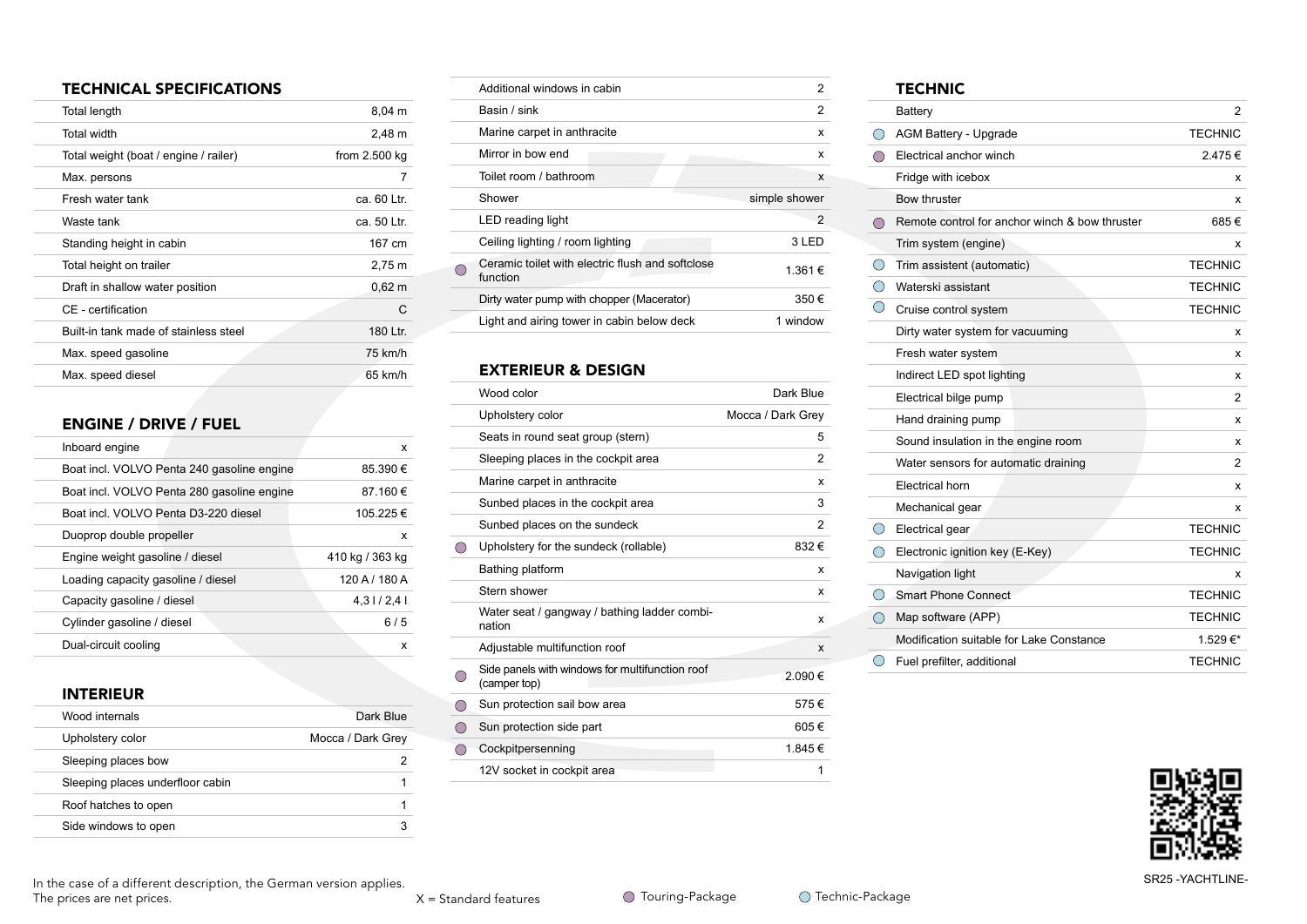#### INSTRUMENTS

| Cockpitpanel                                                                                      | Dark Grey             |
|---------------------------------------------------------------------------------------------------|-----------------------|
| Steering wheel                                                                                    | <b>Black / Silver</b> |
| Steering wheel with height adjustment                                                             | x                     |
| Switch panel incl. fuses                                                                          | x                     |
| Rpm counter                                                                                       | x                     |
| Voltmeter                                                                                         | x                     |
| Engine hour meter                                                                                 | x                     |
| Engine temperature display                                                                        | x                     |
| Power trim display                                                                                | X                     |
| Glass cockpit (multimedia center / GPS chart-<br>plotter / navigation / echo sounder combination) | <b>TECHNIC</b>        |
| Premium music system<br>control via glass cockpit / Bluetooth / WLAN)                             | <b>TECHNIC</b>        |
| Speed display                                                                                     | x                     |
| Depth measuring                                                                                   | x                     |
| Depth warning                                                                                     | x                     |
| Water temperature display                                                                         | x                     |

#### FITTINGS / RAILING / CLEAT

| Massive cleats of stainless steel            | 6 |
|----------------------------------------------|---|
| Pull and strapping eyelet at stern           | 2 |
| Anchor mounting of stainless steel           | X |
| Chain and rope box in bow area               | X |
| Opened bow basket                            | X |
| Endless manufactured massive railing         | X |
| Fender basket at bow made og stainless steel | 2 |
| VA treads                                    | x |

#### SECURITY & TECHNOLOGY

| Double-shelled hull                                              | x |
|------------------------------------------------------------------|---|
| Sections of underwater hull                                      | 1 |
| Sections in several cells divided                                | x |
| Self draining cockpit area                                       | X |
| Specially developed stern transom for damped<br>engine vibration | x |
| Low-Wood-System                                                  | x |
| 100% hand-laminated                                              | x |
| WIDE-BEAM hull                                                   | x |
| Automatic extinguishing system (engine room)                     | x |
| Hand extinguisher                                                | 1 |
| Electric engine room ventilation                                 | x |
| Sliding door (lockable)                                          | x |
|                                                                  |   |

#### TOURING-PACKAGE 8.390 €

Camper top Cockpitpersenning Sun protection Upholstery for the sundeck Sun protection sail Electrical ceramic toilet Electrical anchor winch Remote control for anchor winch & bow thruster

#### TECHNIC-PACKAGE 7.260 €

10" Glass cockpit Cruise control system Waterski assistant Trim assistent (automatic) E-Key (electronic ignition key) Electrical gear Digital engine data display in glass cockpit Travel computer Additional fuel prefilter Premium music system AGM Battery - Upgrade DAB antenna - digital radio reception

### STARTER PACKAGE 525  $\epsilon$

6x Fender Telescope boathook Paddle Lifebelt 30m rope

#### **REGISTER PACKAGE DE**  $218 \in$

Registration WSA SW 2x license incl. assembly 2x boat name incl. assembly

#### **BOAT TRAILER**  $4.410 \in$

3.000 kg - Tandem trailer

The trailer is specially adjusted to your boat and has the necessary equipment for slipping / craning the boat. Including automatic winch, locking device, lashing straps, propeller bag.

The reduced-price trailer is only available in conjunction with a new boat as it accompanies the boat during the production.